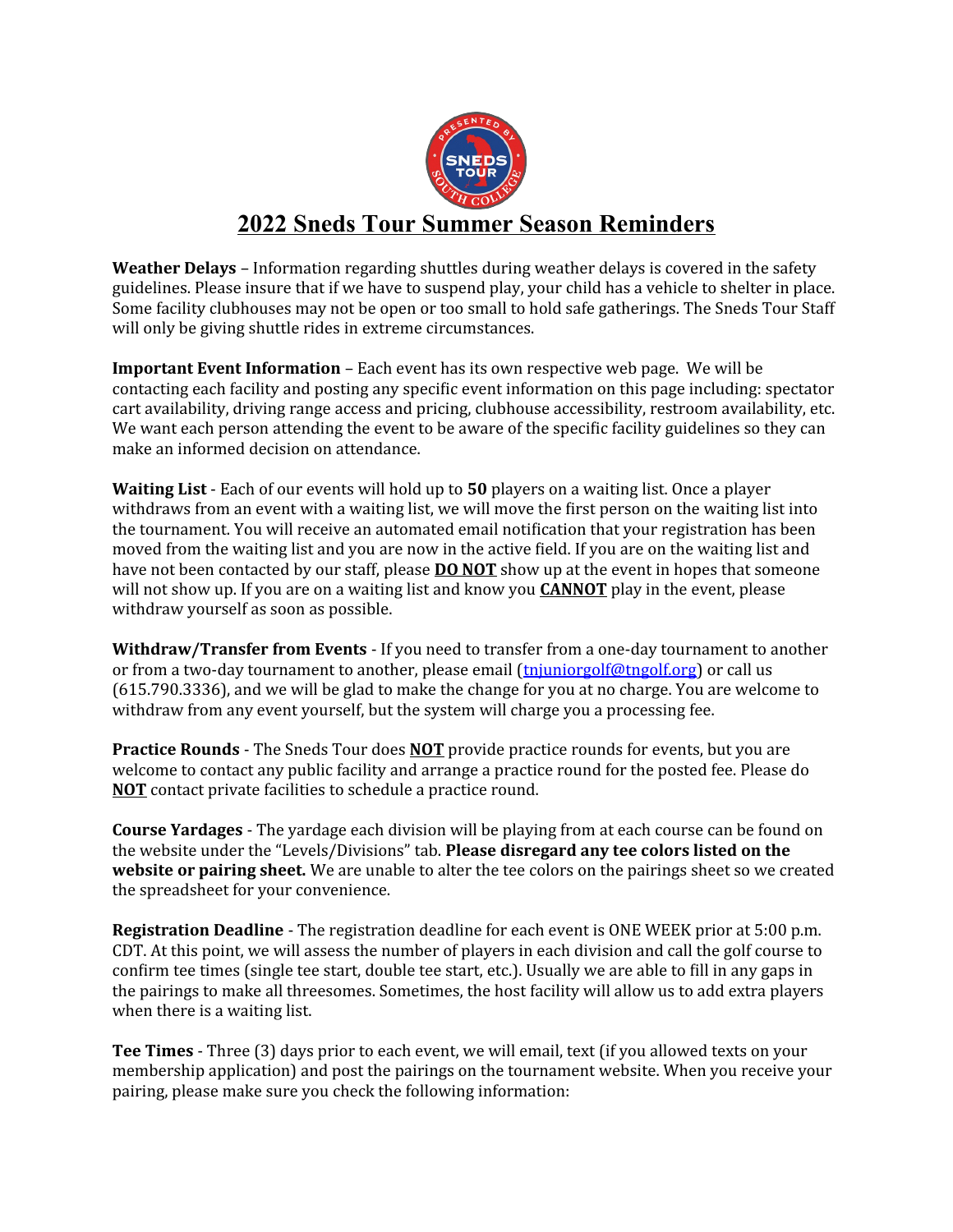- 1. Which course you are playing (some facilities have more than one golf course)
- 2. The hole number you start on (could be #1 or #10)
- 3. The time zone of the golf course (all tee times represent the time zone where the golf course is located).
- 4. The correct driving directions to the facility, if you have never been.
- 5. Calculate your practice range (if the course has an open practice range) and putting green access times according to our safety guidelines.

If you see an opening in a pairing for your division, please call the office (615-790-3336) to be added to the event. If you are playing in a two-day event, second round tee times will be posted approximately 30 minutes after the final group has completed their first round.

**Withdrawals/ No Cards** - Seventy-two (72) hours prior to the first tee time of each event, **NO refunds or transfers** will be allowed. If you find that you are unable to play, please notify us immediately. We need this information when creating pairings. If you do NOT contact us, you will be deemed a **NO SHOW** and subject to losing your spot in your next event. Please call/email the office (615.790.3336 or  $\frac{t}{2}$  the through the state in constant communication with our staff onsite. They will get the message from us, whereas a call to the golf course is not an official withdrawal and messages rarely get delivered to our staff.

**Caddies** - Players may utilize a caddie in the following divisions: • Boys 10 – 13 Tour • Boys 10 – 11 Micro • Boys 8 – 9 Micro • Boys 4 – 7 • Girls 12-18 Tour (9) • Girls 8 – 11 Micro • Girls 4 – 7 A player may utilize one (1) caddie at a time. If a player needs to change a caddie during a round, the change **MUST** take place between holes. As a reminder in the rule changes that took effect in 2019, caddies are NO LONGER permitted to assist the player with alignment of both the body and the club. Please check out the ["Caddie Do's and Don't's](http://snedstour.org/policies/caddie-guidelines-212.html)".

**What to Expect at An Event** - Our staff will arrive to the golf course at least an hour prior to the first tee time to prepare for the day. If there are to be any weather delays, we will assess the situation that morning and post information on our social media sites (@tgfjuniorgolf on Facebook, Twitter & Instagram). We do **NOT** cancel or delay an event for weather the day before. Please review the policies on stoppage of play and resumption of play on the **Sneds Tour Hard Card**.

When you arrive at the course, it is a good idea to make sure you know where your starting hole is located. Arrive in time to be ready for your specific warm up time on the practice facilities as outlined in our safety guidelines.

On the first tee, our staff will give you a scorecard. At the top of the scorecard you are keeping, there are boxes for you to keep your own hole-by-hole scores. If you have any questions on scores please make sure they are resolved before you begin the next hole. The staff will also have you identify your golf ball to the other players in your group. Please already have your golf balls marked before arriving to the course with your own identifying mark. You will be informed of any local rules for that particular golf course, the tees you will be playing from and also the scoring location at the end of the round. If you have questions, please be sure to ask your starter prior to teeing off.

Please make sure to keep your rulebook and [Sneds Tour Hard Card](http://snedstour.org/_filelib/FileCabinet/Sneds_Tour/2020_Sneds_Tour_Hard_Card.pdf) (please print off) in your bag at all times. You may carry your cell phone for emergencies ONLY. During your round, the staff will be circling the golf course to help with pace of play, questions, and any rulings that may arise. If you need a rules official and one is not readily available, please have a spectator call the Sneds Tour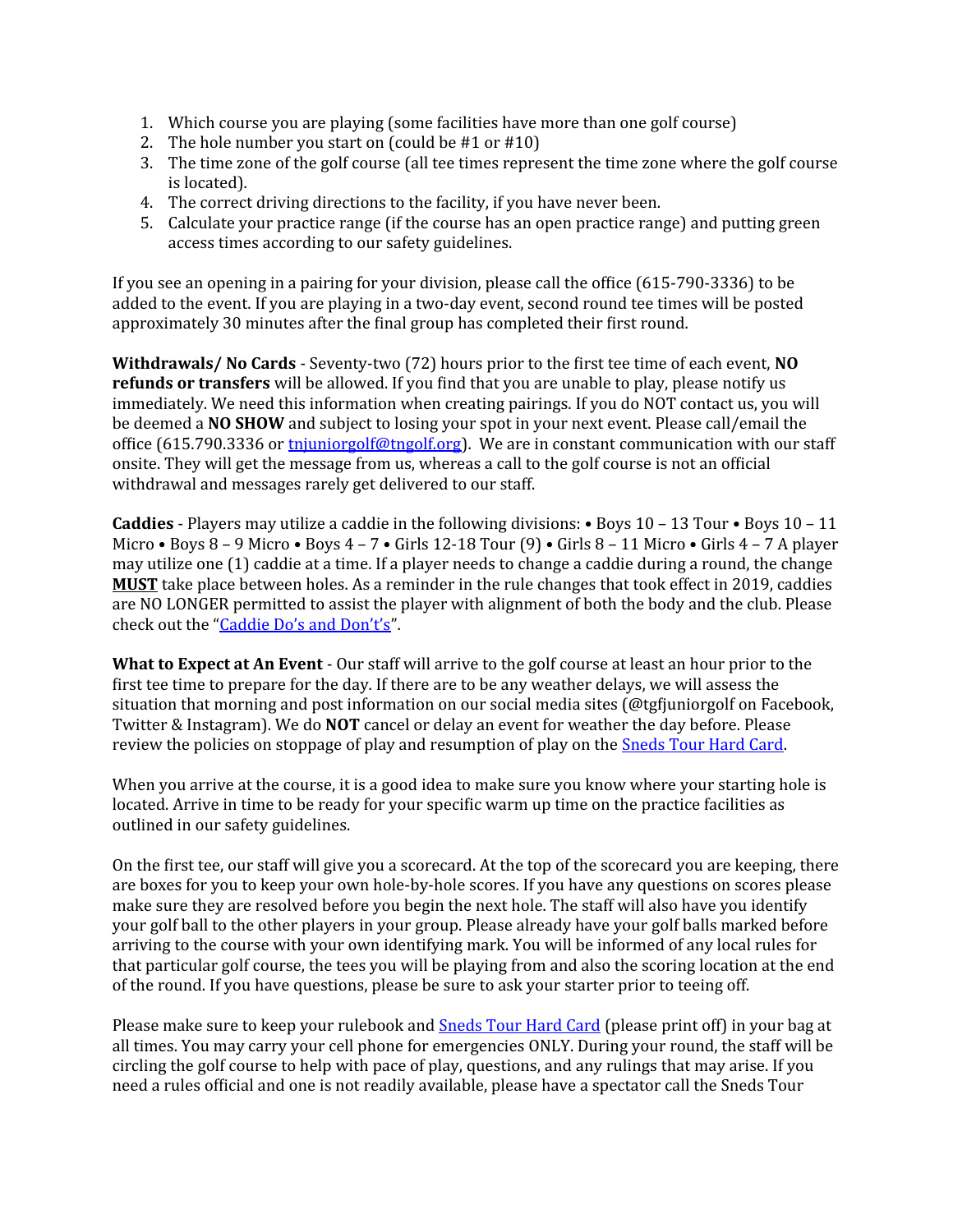Office (615.790.3336), and we will send one to you. You may also invoke Rule 20.1c3 and play a second ball. Please review this rule and make sure you know how to use it.

**Spectator Do's & Don't's** - All Spectators **MUST** adhere to our Safety and Social Distancing Guidelines as well as:

- Walk on the cart path (Walk in the rough when cart paths are not present)
- Keep all spectator carts on the cart paths at all times
- Stay even or ahead of your group at all times to help with spotting balls and not interfering with group behind
- Stay at least 30 yards away from the players at all times
- Turn off cellular phones while on the golf course
- Adhere to same dress code as players

## All Spectators **MUST NOT**:

- Talk with the players (could be misconstrued as advice)
- Ask any player about their score. The players are marking scores for another player and it is their responsibility to check after each hole as to the correctness of the scores. If there is a scoring dispute, you may call the office to have a staff member come help with any rulings
- Give rulings or advice
- Look for lost balls unless the player specifically wants to find their ball
- Interfere with any group on the golf course
- Use or be under the influence of alcohol or tobacco products

**Scoring** – Only players and caddies should immediately proceed to the scoring area following play of their last hole. Please stand in the designated areas in scoring. The group will verify each other's scores with the help of a staff member. Please bring up any questions or unresolved rulings before leaving the scoring area. Once the scores are verified, the cards will be placed in the scorecard return bucket and a player has left the scoring area, **NO** changes can be made.

There will not be a paper scoreboard, but scores may be checked on the Sneds Tour App. or tournament website. As soon as all the scores have been posted for a division, the top players may come to the scoring area to retrieve their designated medal/trophy. The top three places in each division will receive a medal at one-day events and the top two places will receive a trophy at twoday events. Once the medals/trophies have been awarded, the competition is deemed to be CLOSED.

If possible, your hole-by-hole scores will be posted onsite. If there is no Wi-Fi available at the course, the eighteen (18) hole gross scores will be posted by our staff in the office. The onsite staff member will post the hole-by-hole scores later that evening once that return to an area that has Wi-Fi.

**Stroke Limit** - In an effort to improve pace of play on the Sneds Tour, we have created a Local Rule that states a stroke limit of 12 strokes (including "whiffs" and penalty strokes) will be established in the following divisions: • Boys  $10 - 13$  Tour • Boys  $10 - 11$  Micro • Boys  $8 - 9$  Micro • Boys  $4 - 7$  • Girls 12-18 Tour (9) • Girls 8 – 11 Micro • Girls 4 – 7 Once a player reaches their 12th stroke on a hole, the player **MUST** pickup and walk to the next hole without disqualification.